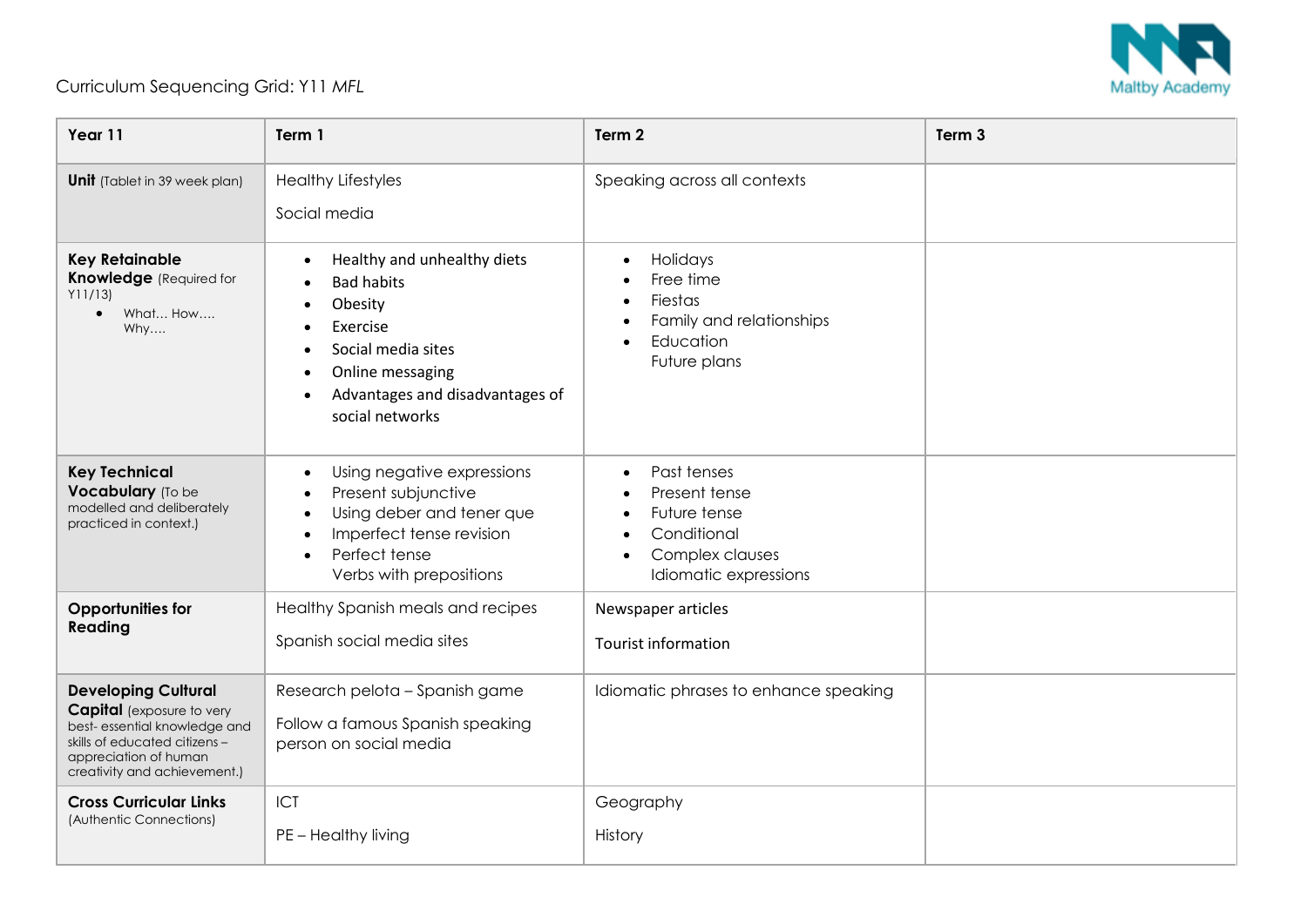

## Curriculum Sequencing Grid: Y11 *MFL*

|                                                                                                  |                            | Life Skills                         |        |
|--------------------------------------------------------------------------------------------------|----------------------------|-------------------------------------|--------|
| <b>Key Assessment</b>                                                                            | HT1: Writing               | HT3: Speaking                       |        |
|                                                                                                  | HT2: Listening and reading | HT4: listening, reading and writing |        |
|                                                                                                  |                            |                                     |        |
|                                                                                                  |                            |                                     |        |
|                                                                                                  |                            |                                     |        |
| Year $\_\_$                                                                                      | Term 1                     | Term 2                              | Term 3 |
| <b>Unit</b> (Tablet in 39 week plan)                                                             |                            |                                     |        |
| <b>Key Retainable</b><br><b>Knowledge</b> (Required for<br>Y11/13<br>What How<br>$\bullet$       |                            |                                     |        |
| Why                                                                                              |                            |                                     |        |
|                                                                                                  |                            |                                     |        |
| <b>Key Technical</b><br>Vocabulary (To be<br>modelled and deliberately<br>practiced in context.) |                            |                                     |        |
| Opportunities for<br>Reading                                                                     |                            |                                     |        |
| <b>Developing Cultural</b><br><b>Capital</b> (exposure to very<br>best- essential knowledge and  |                            |                                     |        |